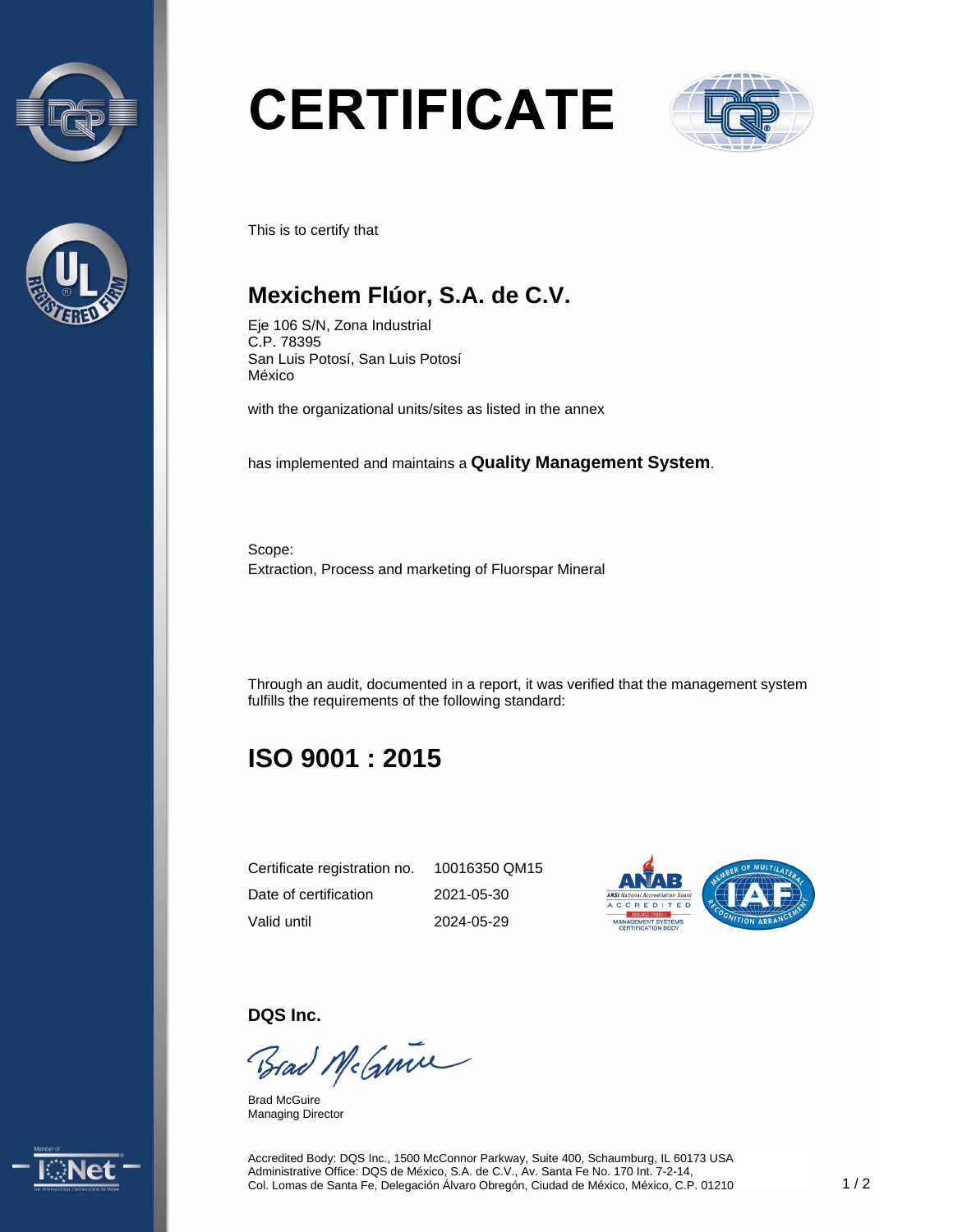



### **Annex to certificate Registration No. 10016350 QM15**

## **Mexichem Flúor, S.A. de C.V.**

Eje 106 S/N, Zona Industrial C.P. 78395 San Luis Potosí, San Luis Potosí México

**Location**

**10016350 Patio San Luis**

Eje 106 S/N, Zona Industrial C.P. 78395 San Luis Potosí, San Luis Potosí México

#### **10016388 Unidad Minera las Cuevas**

La Salitrera, Domicilio Conocido Zaragoza C.P. 79550 San Luis Potosí México

**10016389 Puerto Tamaulipas**

Calle Rio Tamesí Km 0.800 Lado Sur Colonia Puerto Industrial C.P. 89603 Altamira, Tamaulipas México

Clasification and marketing of Fluorspar Mineral

**Scope**

Extraction, Process and marketing of Fluorspar Mineral

Temporary warehousing, transfer and shipment of Flurospar mineral



This annex (edition:2021-05-30) is only valid in connection with the above-mentioned certificate. **2/2**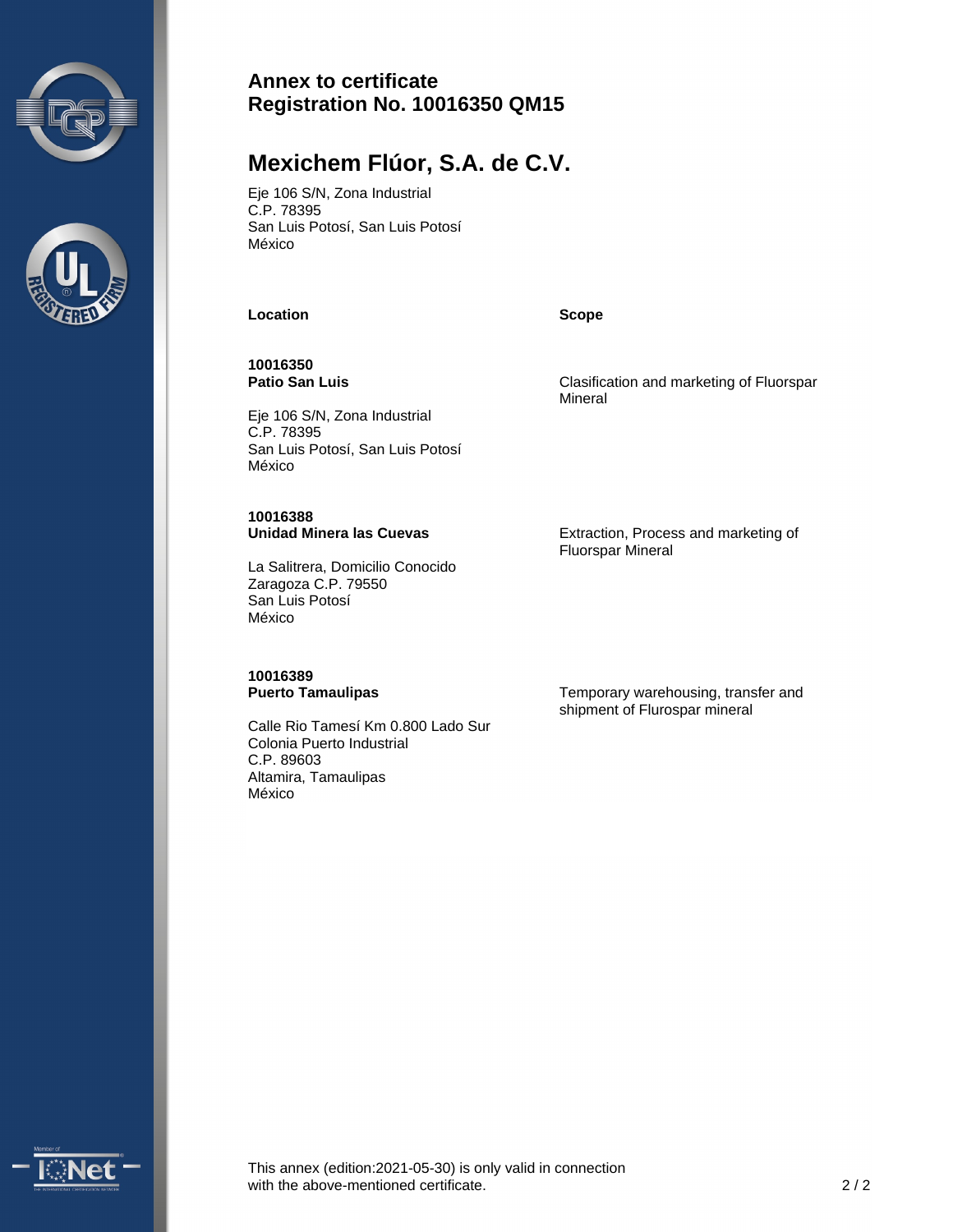



# **CERTIFICATE**



This is to certify that

## **Mexichem Flúor, S.A. de C.V.**

Eje 106 S/N, Zona Industrial C.P. 78395 San Luis Potosí, San Luis Potosí México

with the organizational units/sites as listed in the annex

has implemented and maintains a **Quality Management System**.

Scope: Extraction, Process and marketing of Fluorspar Mineral

Through an audit, documented in a report, it was verified that the management system fulfills the requirements of the following standard:

# **ISO 9001 : 2015**

| Certificate registration no. | 10016350 QM15 |
|------------------------------|---------------|
| Valid from                   | 2021-05-30    |
| Valid until                  | 2024-05-29    |



#### **DQS GmbH**

Markus Bleher Managing Director



Accredited Body: DQS GmbH, August-Schanz-Straße 21, 60433 Frankfurt am Main, Germany Administrative Office: DQS de México, S.A. de C.V., Av. Santa Fe No. 170 Int. 7-2-14, Col. Lomas de Santa Fe, Delegación Álvaro Obregón, Ciudad de México, México, C.P. 01210 1/2